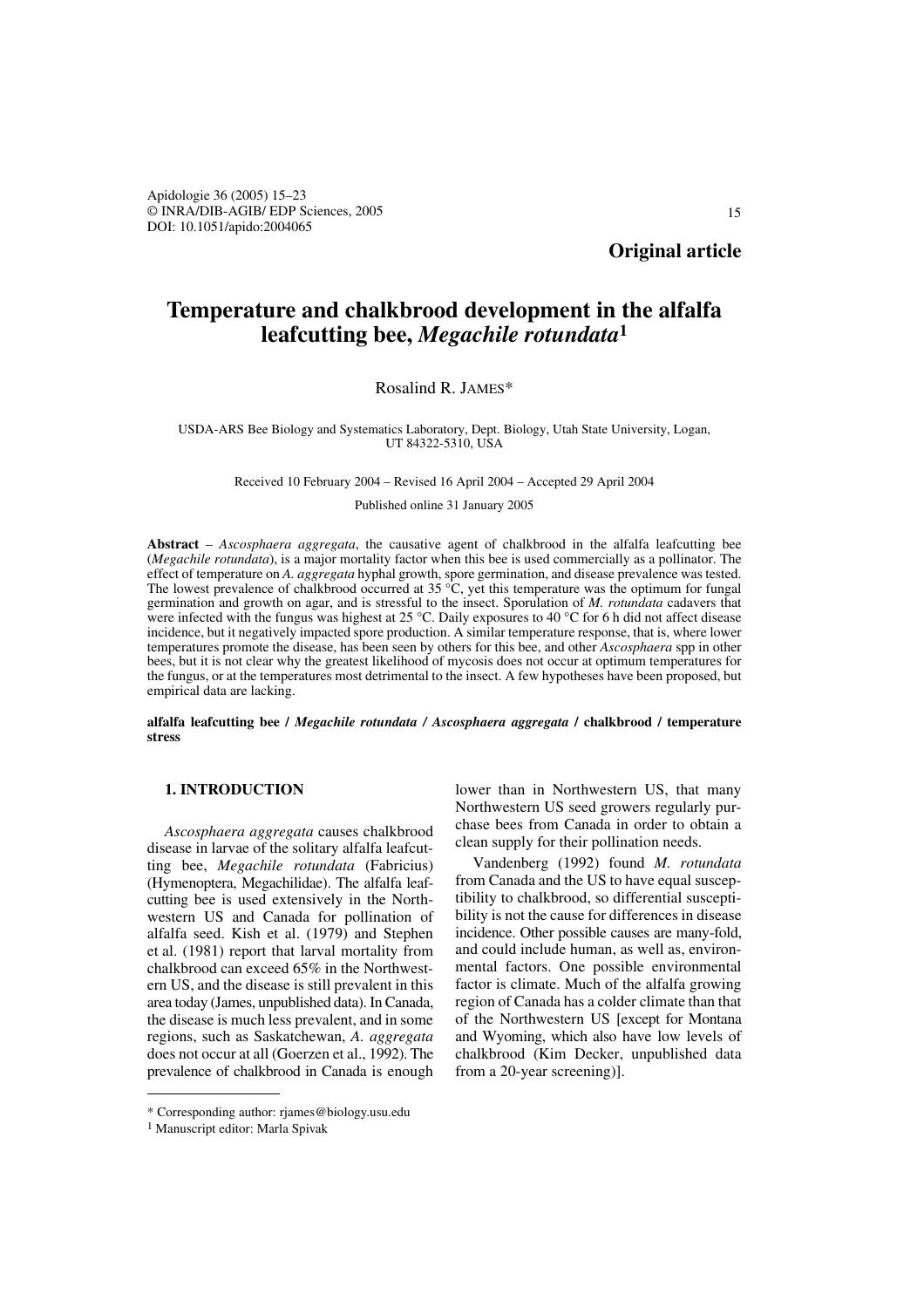16 R.R. James

Outdoor winter weather conditions are probably inconsequential to chalkbrood occurrence because *A. aggregata* infects larvae during the field growing season, and larval death and fungal spore production are complete before the end of the summer. Furthermore, managed bees are usually stored overwinter at 4 °C (as prepupae), under controlled conditions. More relevant might be the conditions that occur during the nesting season, when infection and disease development occur. Summer temperatures might reduce the prevalence of the disease in colder climates by lowering the proportion of bees that produce multiple generations in a season, and thus reduce spread of the pathogen because fewer bees will be re-nesting in the same holes within a season [as suggested by Goettel et al. (1995)].

Summer temperatures might also reduce the susceptibility of larvae to disease. Unlike most entomopathogenic fungi, *A. aggregata* infects its host through the gut (Vandenberg and Stephen, 1983; McManus and Youssef, 1984). Larvae become exposed to chalkbrood when the pollen provision is contaminated with spores, most likely by the mother bee. Vandenberg and Goettel (1995) tested the effects of temperature on larval infection rates by rearing larvae on diet that was artificially contaminated with spores. They then determined the dose response at different temperatures, and the lowest infection rates occurred at 37 °C (the warmest temperature treatments).

I tested a wider range of temperatures than Vandenberg and Goettel (1995) to determine both the upper and lower temperature threshold for *A. aggregata* growth and germination. In addition to testing the effects of temperature in vitro for the fungus, I also test for effects on disease incidence and sporulation in the host using field collected larvae naturally exposed to the pathogen. Previous experimenters have added spores to the pollen provision in an aqueous suspension to increase infection levels (e.g. Vandenberg and Stephens, 1982; McManus and Youssef, 1984; Rust and Torchio, 1992; Torchio, 1992; Vandenberg, 1992, 1994; Goettel et al., 1995); however, I wanted to avoid having to modify the pollen provision because wetting the provision can sometimes affect larval health in solitary bees (Torchio, 1992; Vandenberg, 1994).

# **2. MATERIALS AND METHODS**

## **2.1. Temperature and** *A. aggregata* **growth rate**

Circular pieces of cultures of *A. aggregata* hyphae (plugs) were placed on fresh agar and grown at different temperatures to determine the effect of temperature on hyphal growth. To make the plugs, a uniform lawn of *A. aggregata* (originally isolated from a sporulating *M. rotundata* cadaver) on plates of a modified version of the V-8 juice plug agar developed by Youssef and McManus (1991). The agar medium was composed of 50 mL low sodium V-8 Juice (Campbell Soup Co., Camden, NJ), 5.3 g maltose, 1.6 g yeast extract,  $0.11$  g MgSO<sub>4</sub>,  $0.04$  g thiamine, 1.1 mg biotin, 7.5 mL Graces Medium (Invitrogen Co., Grand Island, NY), 0.5 mL canola oil, 0.5 mL of 0.1% Triton X-100, and 1.5 g agar, and enough deionized water to bring the volume to 100 mL. The pH was adjusted to 6.0 before autoclaving. I refer to this agar as modified V-8 agar.

The fungal lawns were grown for a week at 32 °C, and plugs of hyphae were cut from the plates using a sterilized #2 (6 mm inside diameter) cork borer. Each hyphal plug was placed in the center of a fresh plate (100 mm diameter) of modified V-8 agar and incubated at one of the following temperatures: 10, 15, 20, 25, 30, 35, 40, or 45  $\rm{°C}$  ( $\pm 1$   $\rm{°C}$ , each), for 10 d. Two lines were drawn on the back of each plate across the center of the plug and crossing one another at 90°. The diameter of each fungal colony was measured along the two lines and averaged after 3 d incubation. The diameter of fungal colony was again measured in this way after 10 d incubation. The growth rate was determined by taking the average daily increase in diameter that occurred between these two dates. A similar method for determining fungal growth rates has previously been used by several others [e.g. ( Hall and Bell, 1961; Welling et al., 1994; Fargues et al., 1997; Ouedraogo et al., 1997; Vidal et al., 1997; James et al., 1998; Ekesi et al., 1999; Davidson et al., 2003)]. For each temperature, nine separate plates were set up on three different dates (Feb. 3, 10, and 24, 2003). Each plate was considered a replicate. To test whether temperature had a significant effect on the growth rate, regression analysis was used after a log transformation of both the dependent variable (mean growth per day) and the independent variable (temperature) using Proc Reg (SAS, 1999). At some temperatures, no growth occurred, and these data were excluded from the regression analysis.

#### **2.2. Temperature and** *A. aggregata* **spore germination**

*A. aggregata* spores were incubated at different temperatures to determine the upper and lower limits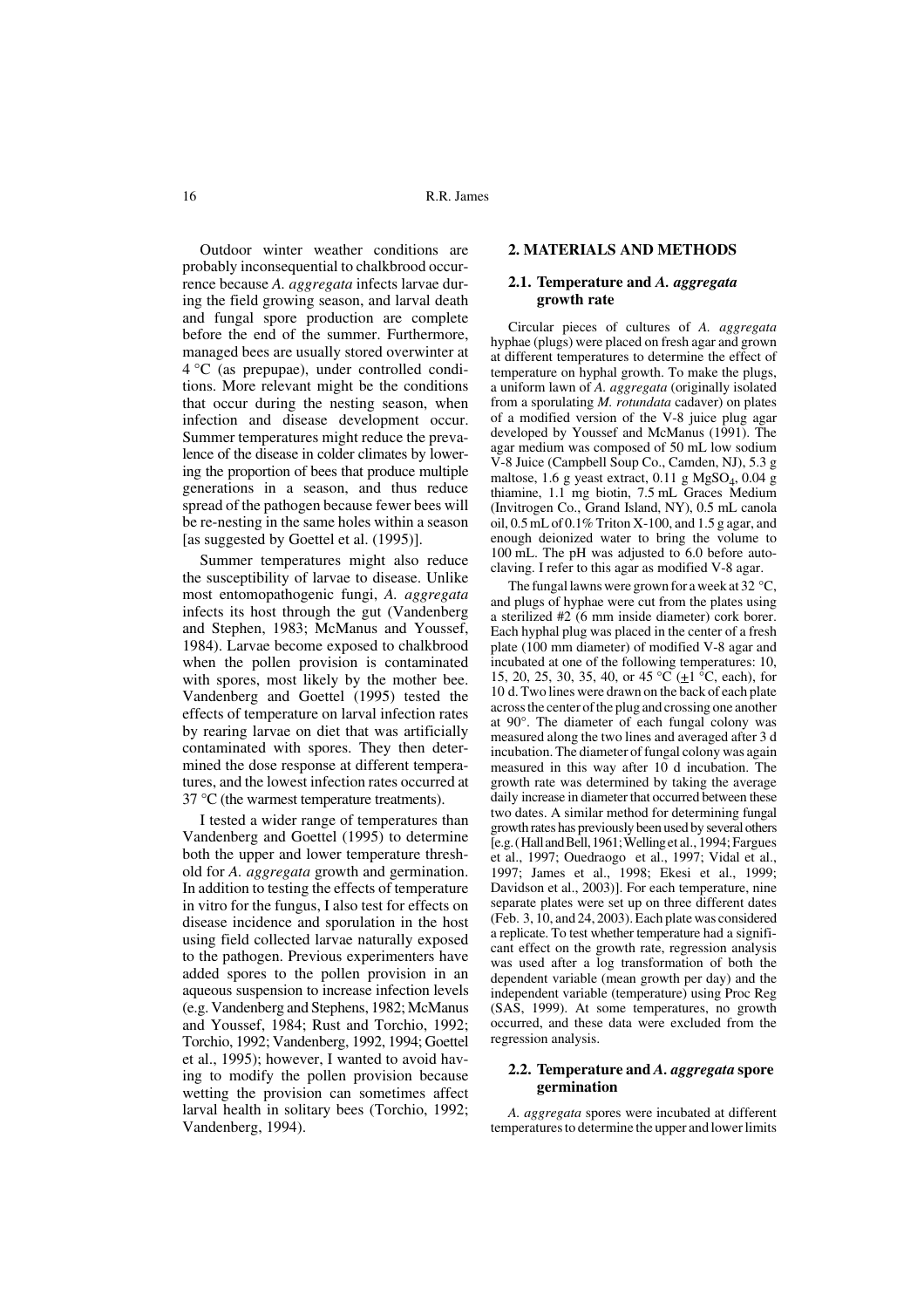for spore germination. To do this, *M. rotundata* cadavers with fully sporulating *A. aggregata* were collected from the field in May of the previous year and stored at 4 °C. For each experimental run (replicate block), spores were scraped off of five cadavers and mixed together in a 1 mL sterile plastic microcentrifuge tube, and then ground gently using a plastic pestle to break apart the spore balls. The spores were mixed with 1 mL of sterile deionized water, using a vortex mixer on the highest setting for 2 min, to further break apart the spores. The large particles in the suspension were allowed to settle for 20 min, and then a sample of approximately 0.1 mL was taken from the middle of the suspension using a pipette. This sample was diluted approximately 10 fold to obtain a concentration of  $6.0 \times 10^7$  spores per mL. A haemocytometer was used to determine the concentration and dilution factor.

The spores were then incubated in modified V-8 broth [the same medium described above, except without the agar, and the V-8 Juice was filtered through miracloth (C. N. Biosciences, La Joya, CA) to facilitate microscopic examination of the spores after incubation]. We mixed 0.8 mL of broth and 0.1 mL of spore suspension in each of 42 microcentrifuge tubes (1.5-mL capacity), to obtain a final concentration of  $7.5 \times 10^6$  spores/mL. The tubes of spore-broth mix were placed in groups of six in seven different microcentrifuge racks. The tube lids were left open, and the tubes were placed inside zip locking plastic bags that were then filled with  $CO<sub>2</sub>$ and sealed. Each rack was incubated at one of the following temperatures: 10, 15, 20, 25, 30, 35, and 40 °C ( $\pm$ 1 °C, each). After 6, 12, 18, 24, 36 and 48 h of incubation, one of the tubes was removed from each incubator to determine spore germination. The bags were refilled with  $CO<sub>2</sub>$  at these times. The entire experiment was repeated on three different dates (Jan. 27, Feb. 4, and Mar. 5, 2003), and each of these experimental runs was a replicate block.

Spore germination was determined by briefly mixing the spore-broth mixture on a vortex mixer, and then quickly taking a 10 µL sample and placing it on a glass slide. Two such samples were taken from each tube, and each sample on a slide was covered with a glass coverslip. Using phase contrast microscopy at 400–600x magnification, the slide was visually scanned in a systematic fashion, and all the spores in each field of view were evaluated for germination until the number of spores that had been examined reached 100. This process was repeated for each droplet, yielding a total of 200 spores for each temperature, time, and replicate.

Data were statistically analyzed using an arcsinesquare root transformation of percent germination. For each experiment, the minimum significant difference (Tukey's HSD, Proc GLM)(SAS, 1999) for the 95% probability level was calculated and used to determine whether any two temperatures were significantly different from each other, for each time period.

## **2.3. Effect of temperature on prevalence of infection in bee larvae**

To test the effect of temperature on the prevalence of disease in *M. rotundata* larvae, nest cells with eggs and provision were collected from a commercial alfalfa seed field located near Tremonton, UT, on ten different days between Aug. 1–21, 2003. For each egg collection, nests were collected from the field, and brought into the lab, where the top of each cell was opened to verify that it contained an egg. The sample of collected eggs (in their cells) was randomly mixed and then divided evenly between five temperature treatments: a constant temperature of 15, 20, 25, or 35 °C ( $\pm$ 1 °C. each), and a fluctuating temperature of 20 °C for 18 h and 40 °C for 6 h (it took the incubator about 1.5 h to come to the new temperature after each temperature change). The number of eggs collected each day varied from 80 to 1150, but on each date of collection, we divided the eggs randomly, but evenly, between all the temperature treatments, yielding an average of 57 eggs per day, for each temperature. Each date of egg collection was considered a replicate block.

Nest cells containing eggs were placed in 96-well tissue culture plates and incubated under the different temperature treatments until all the larvae either died or survived to spin a cocoon (the overwintering stage for this insect is a prepupa in a cocoon). *A. aggregata* spores were not added to the provisions. The field endemic level of chalkbrood was assumed to be sufficient in field collected samples to provide the moderate levels of infection that were needed.

Any eggs that did not hatch were not included in the assays because we assumed that this mortality was due to handling and not chalkbrood. Thus, even though the eggs were divided up evenly between treatments for each collection date, the resulting sample size varied somewhat between treatments depending on how many eggs died from handling. Approximately 11% of the eggs died before hatching, except at 15 °C, where 35% of the eggs never hatched.

Saturated solutions of glucose in closed containers were used to maintain relative humidity at 50% RH in all the treatments. We selected 50% RH because if the air is too dry, the larval provisions might dry out, and if it is too wet, then mold will grow on the provision. However, our containers did not seal well, and the average humidity was 66%, fluctuating between 62 and 72%, except for 25 °C, where the average RH was 85%, fluctuating between 75 and 90%. We do not expect humidity to play as important a role in the initiation of infection as it does for most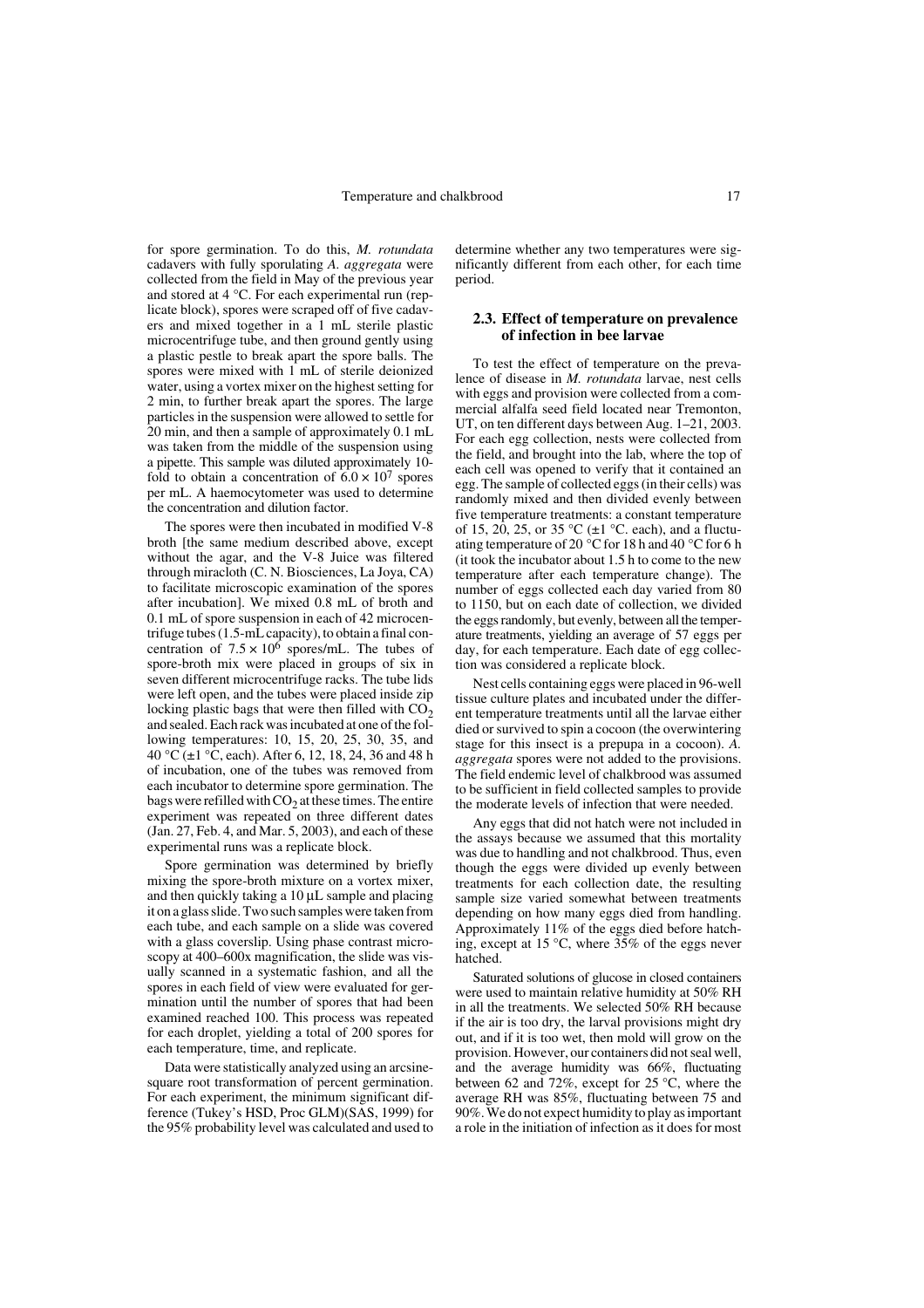entomopathogenic fungi because the *A. aggregata* germinates in the larval gut, where it is protected from ambient humidity. However, humidity might affect the ability of the fungus to sporulate.

At the end of the experiment, the number of larvae that died from chalkbrood was assessed. *A. aggregata* spores and ascomata (spore cysts) were produced over the entire surface of the larva in most cases of chalkbrood. When this occurred, the larva were dark gray to black and shiny. The shine is a result of the spores and ascomata being produced under the cuticle of the insect, a characteristic of *A*. *aggregata*. When the cuticle is broken, the spores take on a powdery appearance. In some cases, only part of the cadaver was covered in spores, or no spores were produced. Larvae that had died from chalkbrood infections that did not sporulate were white and had a hard, dry texture and maintained the shape of a live larva; where as, larvae that died from other causes might be white, but were soft or they shriveled and collapsed when drying out, or they might be black or brown with a texture similar to that of cheddar cheese. We collected the bees as eggs, so no predators or parasites were found in these experiments.

To determine if temperature affected the ability of the fungus to produce spores in a cadaver, I separated sporulating cadavers from non-sporulating cadavers. Some cadavers produced spores, but distinctly fewer spores than normal. Cadavers with very few ascomata often are empty of spores, or the few spores present have poor viability (James, unpublished data). For this reason, if less than 10% of a cadaver was covered in spores, it was considered to be non-sporulating, as estimated by eye.

The size of each dead larva was also recorded, dividing cadavers into four size categories: small, medium, large, and prepupae. Large larvae were those that were fully formed at the time of death, unless they had spun a cocoon, then they were considered prepupae. Small larvae were the size of a first or second instar, and the remaining larvae were medium. Size classes were used because it is difficult to determine the instar of diseased larvae.

Logistic ANOVA (Proc Logistic, SAS, 1999) was used to compare among temperature treatments, the proportion of larvae that lived, that were infected with chalkbrood, or that died from other causes. Logistic ANOVA was also used to test the effect of temperature on the proportion of cadavers with *A. aggregata* mycosis that had sporulated. Very few larvae survived at 15 °C, and so this temperature was not used in the chalkbrood comparisons. Thus, we had four temperature regimes and six pair-wise comparisons. For this reason, the α-level was adjusted to  $0.0085$  to give a *P*-value of  $0.05\%$  (using a Bonferroni adjustment in the *P*-value). Thus the 95% confidence intervals for the log-means were also



**Figure 1.** Hyphal growth rate in nutrient agar for *Ascosphaera aggregata* incubated at different temperatures. Points are means from nine plates (averaged over 7 d). The bars represent the standard error of the mean.

adjusted to 99.15% using an  $\alpha$  of 0.0085. In this way, we could do a pair-wise comparison of all the means using the confidence intervals. For the proportion of live larvae, we included the 15  $\degree$ C data, and so  $\alpha$  was adjusted to 0.005 for the 95% confidence intervals. We treated temperature as a class variable in these analyses (i.e. used ANOVA instead of regression analysis) because one of the temperatures was variable, and thus did not fit in a regression.

A contingency table and chi-square test was used to determine if the proportion of chalkbrood cadavers in each larval size class was independent of temperature. A total of 1047 insects died from chalkbrood in the experiment, comprising the total sample size for the contingency table. The total number of insects tested was 2848.

## **3. RESULTS**

#### **3.1. Temperature and** *A. aggregata* **growth rate**

As one might expect, temperature had a significant effect (F = 58.34,  $P \le 0.0001$ ,  $r^2 =$ 0.58) on hyphal growth rate (Fig. 1). The regression equation for temperatures between  $15$  and  $35^{\circ}$ C was:

 $log_{10}(growth) = 1.31$  (SE = 0.24)  $\times$  log<sub>10</sub>(temperature) – 1.18 (SE = 0.17).

Temperature is in °C, and growth is mm/d. The upper and lower temperature limits for hyphal growth were 35 °C and 15 °C. No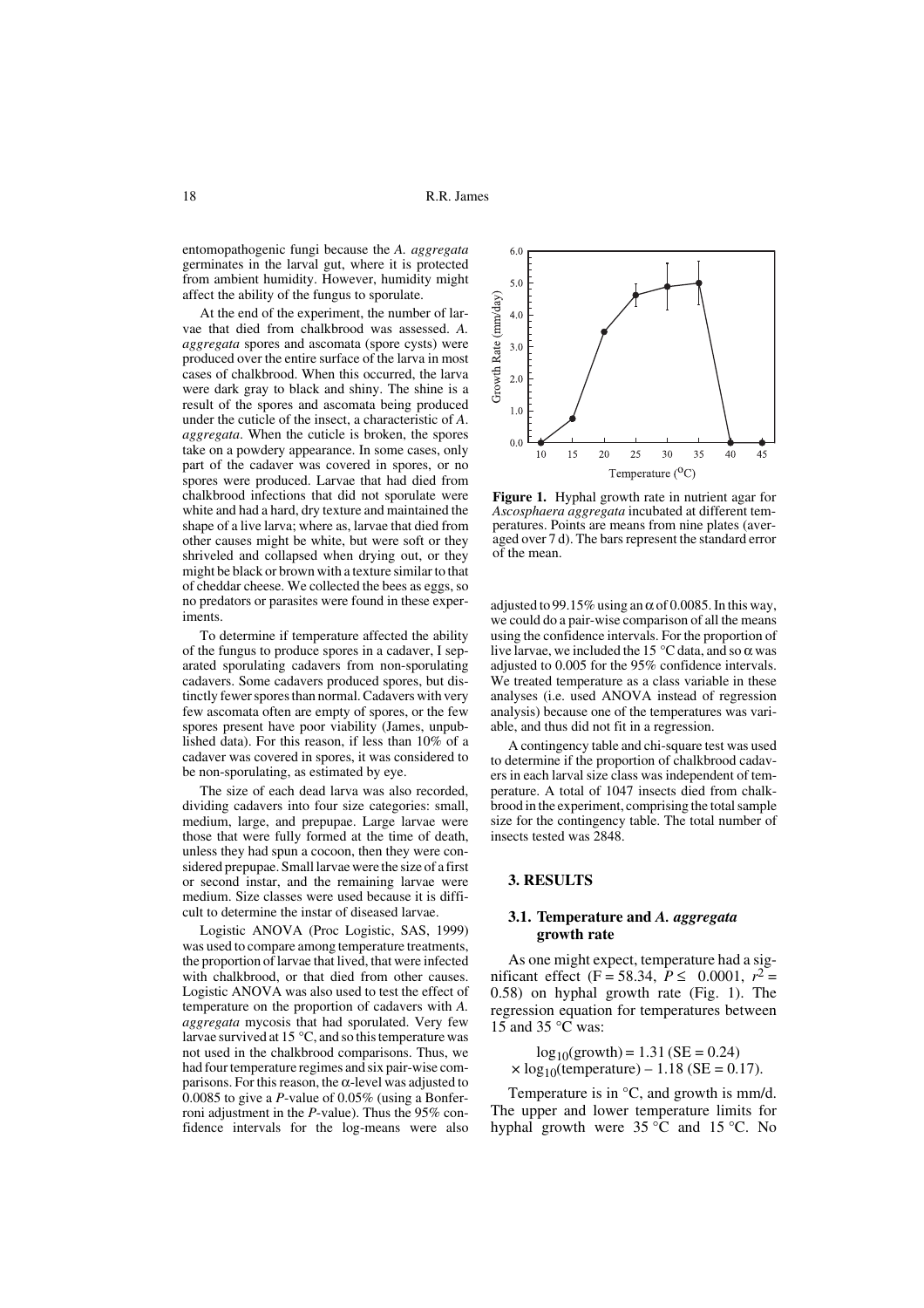**Table I.** Mean percent spore germination readings (and 95% confidence intervals) for *Ascosphaera aggregata* incubated in nutrient broth at different temperatures. Means and confidence intervals are transformed back from an arcsine-square root transformation. Means in a column followed by the same letter are not significantly different ( $\hat{P} \le 0.05$ , Tukey's HSD).

| Temperature<br>$(^{\circ}C)$ | Hours of Incubation                    |                                       |                                                                                                |                 |                                                                |                 |  |
|------------------------------|----------------------------------------|---------------------------------------|------------------------------------------------------------------------------------------------|-----------------|----------------------------------------------------------------|-----------------|--|
|                              | 6                                      | 12                                    | 18                                                                                             | 24              | 36                                                             | 48              |  |
| 10                           | 0a                                     | $1.1(0.1-5.4)a$                       | $0.7(0.0-3.6)a$                                                                                |                 | 6.1 $(2.2-11.7)$ ad 21.4 $(13.3-30.8)$ ac 16.7 $(12.1-21.9)$ a |                 |  |
| 15                           | $2.2(1.3-3.2)b$                        | $11.7 (4.7 - 21.2)$ ab                | $13.6(7.3-21.4)abc$                                                                            |                 | $13.0 (7.0-20.4)$ ad $30.9 (21.4-41.2)$ a $24.3 (18.9-30.1)$ a |                 |  |
| 20                           | $7.5(5.9-9.2)$ bc                      |                                       | 26.1 (15.6–38.2)ab 23.9 (15.6–33.2)bcd 26.1 (17.8–35.3)ab 49.7 (39.0–60.4)ab 48.5 (42.0–55.1)b |                 |                                                                |                 |  |
| 25                           | $10.1 (8.3 - 12.0)c$                   | $44.5(31.9 - 57.4)$ b                 | 40.2 (30.2–50.5)cd 50.0 (40.1–59.9)bc 55.1 (44.3–65.6)ab 60.0 (53.5–66.4)bc                    |                 |                                                                |                 |  |
| 30                           | $28.5(25.7-31.3)$ de 43.6 (31.1-56.6)b |                                       | 53.2 (42.8-63.4)d                                                                              |                 | 51.8 (41.8–61.6)bc 73.2 (63.2–82.2)b 72.7 (66.7–78.4)c         |                 |  |
| 35                           |                                        | 39.5 (36.5–42.5)d 47.8 (35.0–60.7)b   | $53.3(43.0 - 63.6)d$                                                                           |                 | $66.0 (56.3-75.1)c$ 81.2 (72.1-88.9)b 77.5 (71.8-82.7)c        |                 |  |
| 40                           |                                        | $24.2(21.6-26.9)e$ $33.9(22.3-46.6)b$ | $6.5(2.4-12.6)$ ab                                                                             | $2.9(0.5-7.1)d$ | $2.4(0.2-6.8)c$                                                | $0.8(0.1-2.4)d$ |  |

growth occurred at 10 °C, nor at 40 °C and above (and so these temperatures were not included in the regression).

## **3.2. Temperature and** *A. aggregata* **spore germination**

The temperature range for spore germination was broader than for hyphal growth. Germination occurred over the entire temperature range tested (10–40 °C) (Tab. I). Germination was already well underway after only six hours of incubation at 30 °C and above, but at 10 °C, germination never exceeded 22%. Germination reached an asymptote at 36 hours, for all temperatures except  $25^{\circ}$ C. However, even at this temperature, germination increased very little after 24 h. At 40 °C, the spores started germinating after 6–12 h incubation, but after that, they began to lyse. It is this lysing of the germinating spores that accounts for the decline in cumulative germination over time at this temperature.

## **3.3. Effect of temperature on prevalence of infection in bee larvae**

Larval survival was not adversely affected by temperature, except at 15 °C (based on adjusted 95% CI, Fig. 2). Fifteen degrees appeared to be below the developmental threshold for this bee because many eggs did not hatch, few larvae survived the duration of the experiment, and none of these completed development. For this reason, this temperature was not included in the statistical analysis (only



**Figure 2.** Mean percent of *Megachile rotundata* larvae that were alive (A), that died from chalkbrood infections (B), or that died from other causes (C), when reared under different temperature regimes. Means are a percent of all the larvae tested, in all cases. Temperatures are all constant except for one variable treatment (20/40), using 20  $^{\circ}$ C for 18 h, and 40 °C for 6 h each day. Lines at the top of the bars are the Bonferroni-adjusted confidence intervals (see text for  $\alpha$  levels used). Means with confidence intervals that do not overlap are significantly different ( $P \leq 0.05$ ), as indicated by having different letters above the bars.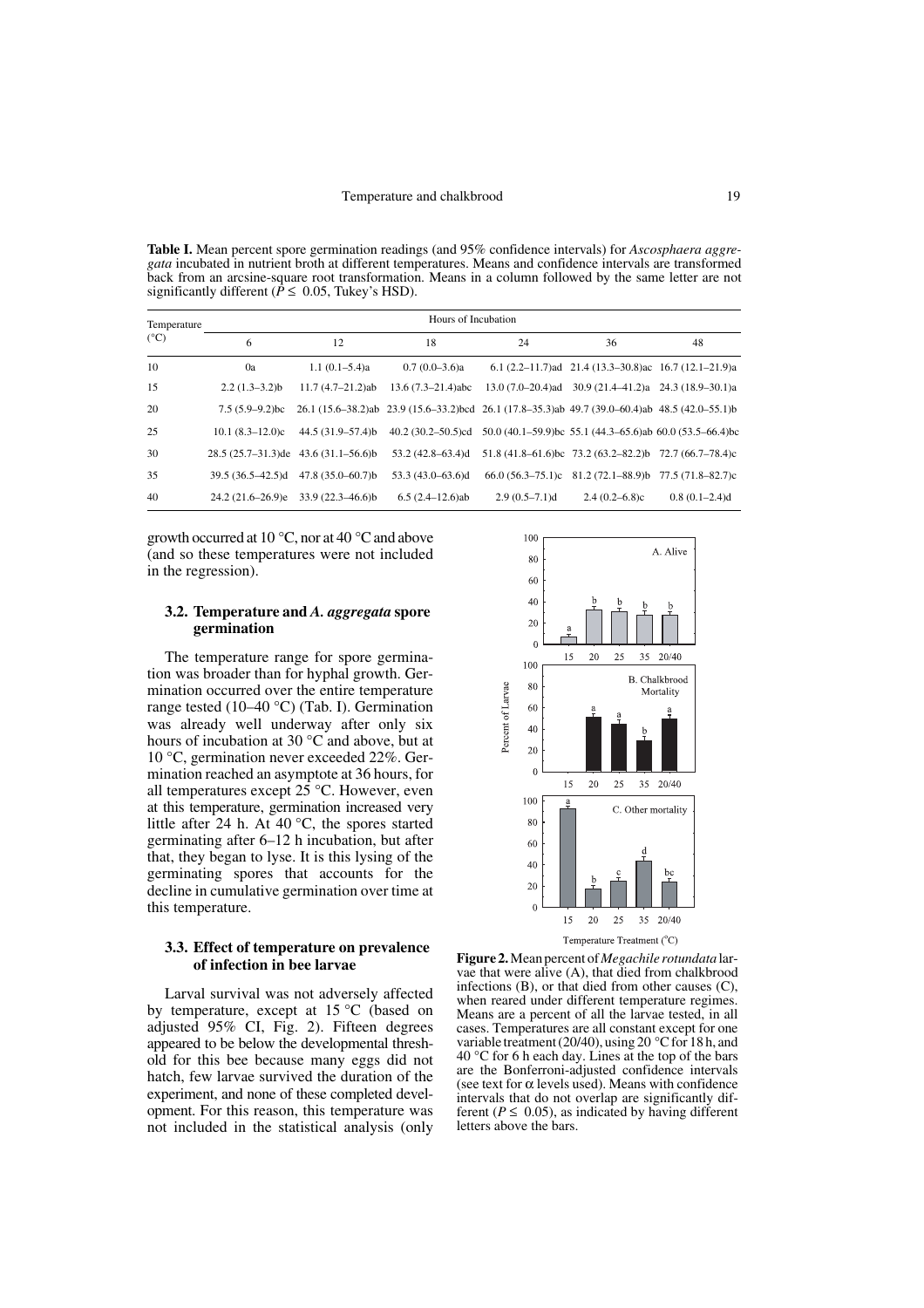one larva showed chalkbrood symptoms). Temperature had a significant effect on disease occurrence for chalkbrood ( $\chi^2$  = 66.35, d.f. = 3,  $P < 0.0001$ ), with the least amount of disease occurring at 35  $\mathrm{^{\circ}C}$  (Fig. 2).

Mortality other than chalkbrood also occurred in the experiments. None of this mortality was due to predation or parasitism because we used eggs collected from the field, and then incubated them away from predators and parasites. Some of the other mortality was due to other diseases, but most was due to an unknown cause which we attribute to temperature stress. The greatest non-chalkbrood mortality occurred at 15 °C and 35 °C (Fig. 2), and nearly all of this was due to the unknown cause. Short periods of 40 °C did not increase larval mortality.

Sporulation of cadavers was also influenced by temperature ( $\chi^2$  = 78.37, d.f. = 3, *P* < 0.0001), with the lowest incidence of sporulation occurring in the variable temperature regime (20/40 °C) and the highest incidence occurring at 25 °C (Fig. 3). The 25 °C temperature treatment also had the highest level of RH, which may have affected spore production.

Temperature had a significant affect on the size of larvae at the time of death for insects infected with chalkbrood ( $\chi^2$  = 38.33, d.f. = 9,  $P \leq 0.001$ ). At most temperatures, approximately 80% of the larvae that died from chalkbrood attained a large size before death, but at 35 °C, only 76.2% of the chalkbrood cadavers were large, and proportionally more cadavers were medium or small (Tab. II). Conversely, in the 20/40 °C treatment, 88% of the chalkbrood cadavers were large, and fewer medium and small cadavers occurred.



**Figure 3.** Mean percent sporulation of *A. aggregata* in larvae infected with chalkbrood and incubated at different temperatures. Lines at the top of the bars are the Bonferroni-adjusted confidence intervals  $(\alpha = 0.0085)$ . Bars with the same letters above them are not significantly different ( $P \le 0.05$ ). Numbers at the bottom of the bar represent the total number of larvae included in that treatment.

# **4. DISCUSSION**

The optimum temperature for the fungus was 35 °C for both growth and germination, with 25–35 °C being the peak activity range. Hyphal growth was more sensitive to temperature than was spore germination, with no growth occurring at 40 °C and above, or at 10 °C or below. *A. apis*, the causative agent of chalkbrood in honey bees, has a temperature threshold range similar to that reported here for *A. aggregata*, but the range is more restricted and slightly higher (germination only occurred at 25–40 °C) (Bamford and Heath, 1989).

Table II. The percent of chalkbrood cadavers that fell into each size class for each temperature treatment. The proportion of cadavers in each size class was significantly affected by temperature ( $\chi^2$  = 38.33, d.f. =  $9, P \le 0.001$ ).

| Temperature<br>$(^{\circ}C)$ | Small<br>larvae | Medium<br>larvae | Large<br>larvae | Pre-pupae |
|------------------------------|-----------------|------------------|-----------------|-----------|
| 20                           | 0.30            | 11.7             | 82.7            | 5.0       |
| 25                           | 2.7             | 9.7              | 79.5            | 8.1       |
| 35                           | 6.1             | 15.2             | 76.2            | 2.4       |
| 20/40                        | 1.4             | 4.9              | 88.1            | 5.6       |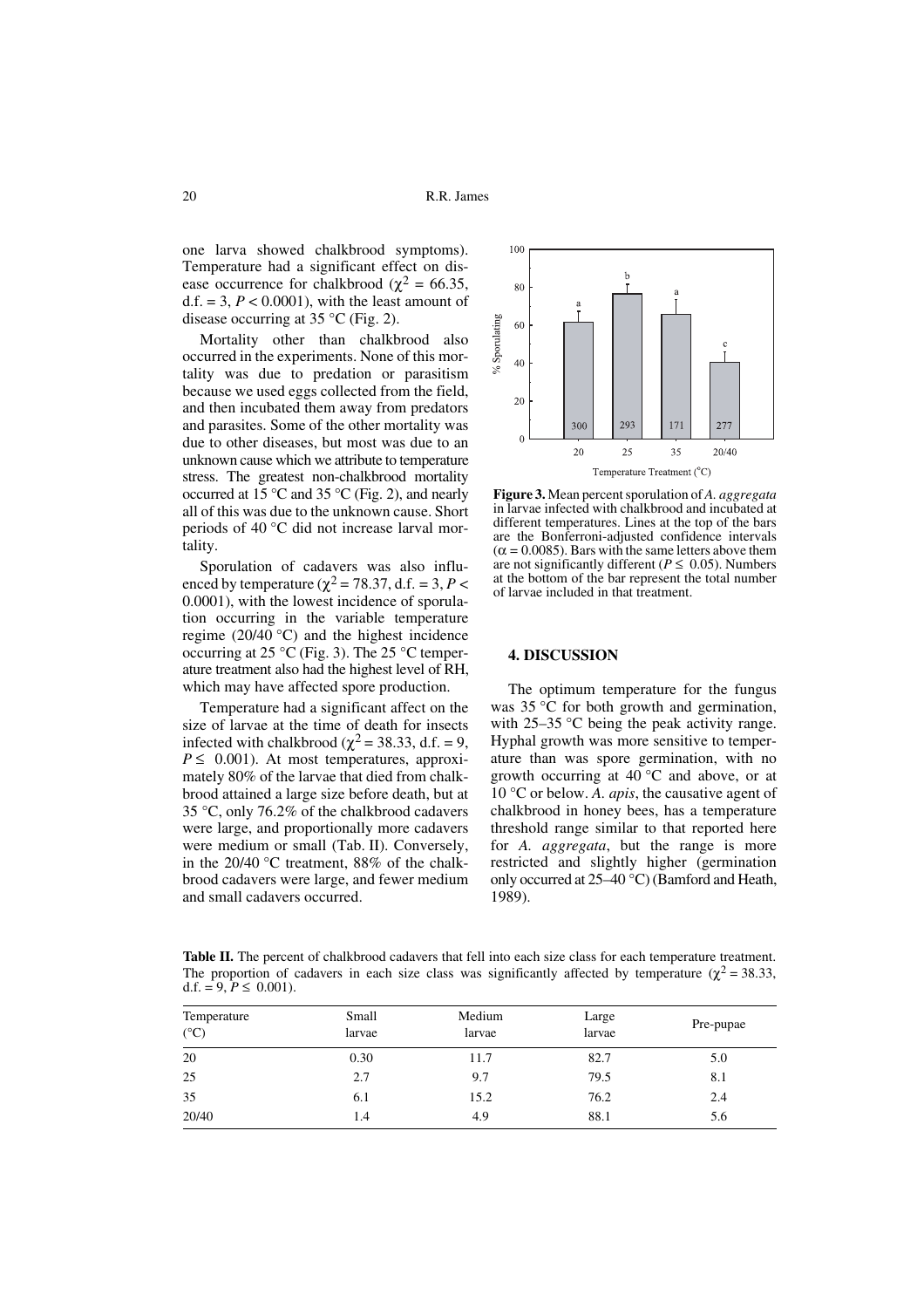The effects of temperature on *A. aggregata* growth and spore germination in vitro contrasted sharply with what was observed in the host. Disease occurs when the pathogen successfully invades the host, and the incidence of disease was greatest at the lowest temperature (20 $\degree$ C), and lowest at the highest constant temperature (35 °C; Fig. 2), an indication that high temperatures may inhibit disease development, even when they are at the optimum temperature for in vitro growth of the fungus. However, short daily periods of 40 °C were not detrimental to disease development (Fig. 2). Humidity levels were not adequately controlled in this experiment, but they did not correlate with chalkbrood incidence and so probably had little, if any, effect on infection rates.

Peak sporulation occurred at 25 °C, the intermediate temperature. This is also the temperature with the highest RH levels, and so the increase in the number of cadavers that sporulated may have been due to higher humidity. However, the number of cadavers that sporulated at the variable temperature regime (20/  $40^{\circ}$ C) was significantly less than for a constant 20 °C, even though the relative humidity conditions were similar, an indication that higher temperatures, even for short periods, might inhibit spore production.

Vandenberg & Goettel (1995) found that the lowest  $LC_{50}$  occurred at the lowest temperatures tested  $(25 \text{ and } 30 \degree \text{C}:10 \degree \text{C}$  (18:6 h)), although they report no effect of temperature on cadaver size. We found that most larvae that died from chalkbrood died as fully sized larvae, but before they formed a cocoon. At 35 °C, a greater percentage of larvae died before they attained a full size, but still, the majority of cadavers were similar in size to fully developed larvae. This report is the first record of the typical size, or age, at which larvae die from chalkbrood. The increase in smaller cadavers seen at 35 °C may be due to an increased growth rate of the fungus at this temperature, or a decreased growth rate of the larvae (Whitfield et al., 1987).

*A. apis* is similar to *A. aggregata* in that greater infection rates occur at lower temperatures  $(25-30 \degree C)$ , or if the larvae are chilled (Bailey, 1967; Flores et al., 1996). Likewise, Rust and Torchio (1992) found a greater prevalence of chalkbrood at lower temperatures for *A. torchioi* infections in the blue orchard bee (*Osmia*

*lignaria propinqua* Cresson). Unfortunately, humidity was neither controlled nor reported in any of these reports.

Bailey (1967) suggests that chilling the larvae allows more oxygen to flow to the tissues, and in this way facilitates growth of the pathogen. However, he does not offer any supporting evidence that this actually occurs. Rust and Torchio (1992) suggest that lower temperatures promote infection because insect development is delayed, and the period of time that the larval gut remains blind is extended, increasing chances for infection. However, I found that fungal development is also retarded at the cooler temperatures. Furthermore, the lowest levels of mycosis reported here are at 35 °C, a temperature where development is delayed slightly (Whitfield et al., 1987). In reality, the development rate of *M. rotundata* larvae is nearly asymptotic with respect to temperature, and so the development rates at 25 and 35 °C are not much different (Whitfield et al., 1987), but importantly, development is not faster and so the blind gut period is not shorter at 35 versus 25 °C.

I previously reported a similar temperature response for another entomopathogenic fungus (*Beauveria bassiana*) in larvae of a beetle host (*Hippodamia convergens*) (James et al., 1998), where the optimum temperature for germination and growth of the pathogen occurred at much warmer temperatures than the optimum for mycosis. In both cases, the beetle and the alfalfa leafcutting bee, temperature affected the interaction between the host and pathogen, and thus the ability of a pathogen to cause disease cannot be fully understood by knowing the effect of temperature on the in vitro growth response of the pathogen. A better understanding of the insects' physiological responses to both fungal pathogen invasion and temperature stress is needed in order to better understand how temperature affects the ability the insect host to resist infection.

#### **ACKNOWLEDGEMENTS**

Craig Huntzinger, Amber Williams, and Suzy Dooley provided technical assistance in conducting the bioassays and the field collections of eggs. Paul and Roger Munn and JWM Leafcutters, Inc. allowed us access to their fields and bees for collecting bee eggs. Without all of their help, such a large scale egg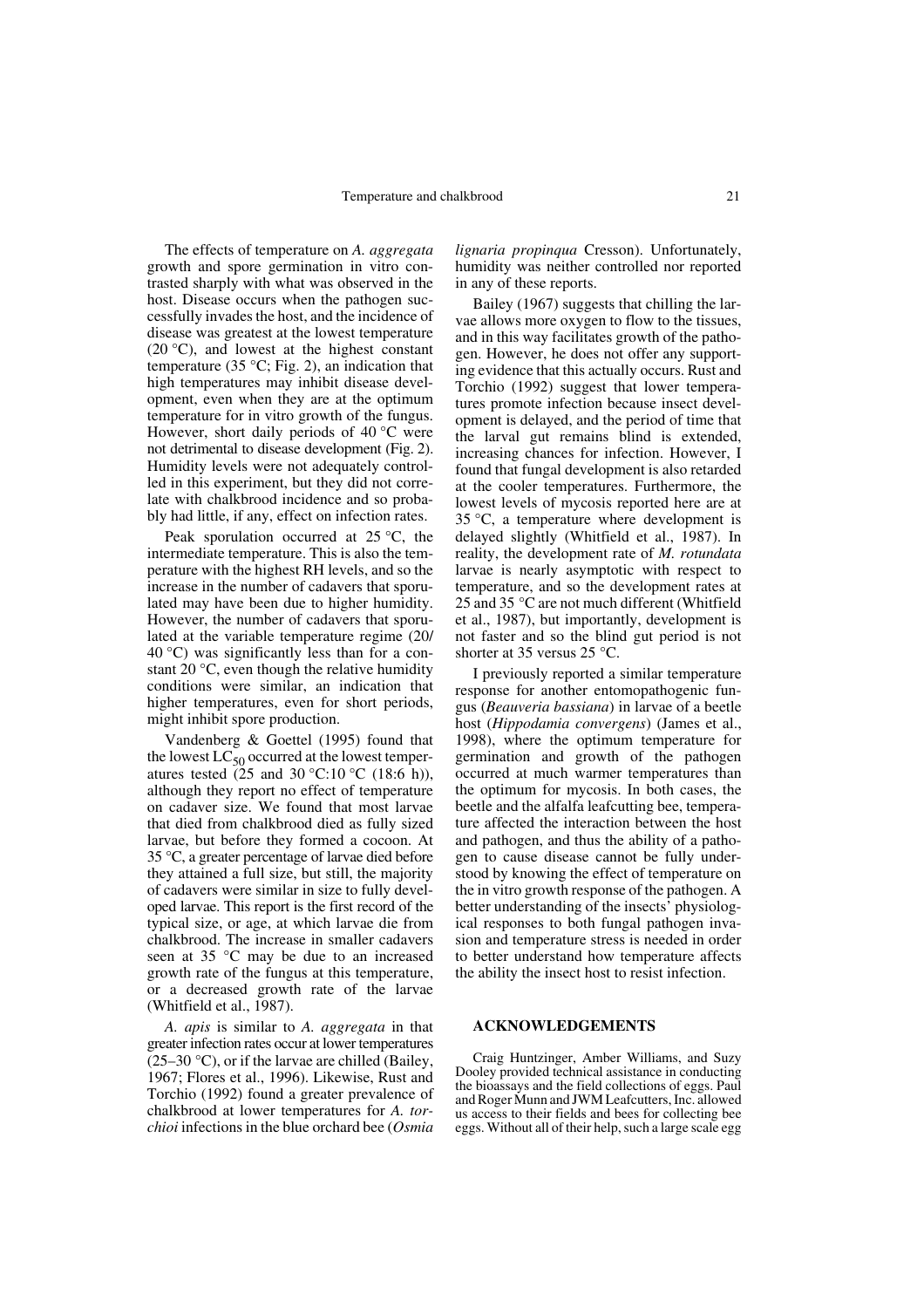collection would not have been possible. William Kemp, William Meikle, John Vandenberg, and two anonymous reviewers provided comments that contributed considerably to improving this paper.

**Résumé** – **Température et développement du couvain plâtré chez l'abeille** *Megachile rotundata. Ascosphaera aggregata* est un champignon qui provoque le couvain plâtré chez l'abeille découpeuse de la luzerne, *Megachile rotundata* (Fabricius). *M. rotundata* est une abeille solitaire élevée sur une grande échelle pour la pollinisation de la luzerne en production de semences et cette maladie constitue un facteur important de mortalité. La croissance d'*A. aggregata* et le taux de germination des spores ont été déterminés in vitro à l'intérieur d'une large gamme de températures constantes (10–45 °C). La prévalence de cette maladie (proportion des individus atteints/nombre total d'individus) chez les larves a été aussi déterminée pour les divers régimes de température. Les œufs ont été récoltés en plein champ et mis à incuber à différentes températures : température constante de 15, 20, 25 ou 35 °C et traitement à température variable (18 h à 20 °C et 6 h à 40 °C). Des provisions naturelles de pollen ayant des niveaux naturels de contamination par *A. aggregata* ont été fournies. L'incidence la plus faible du couvain plâtré a eu lieu à 35 °C (Fig. 2), alors que cette température est optimale pour la germination des spores (Tab. I) et la croissance des hyphes (Fig. 1). Cette température est aussi stressante pour l'insecte, ce qui augmente la mortalité qui n'est pas due au couvain plâtré. La probabilité pour le champignon de produire des spores dans une larve morte a été la plus faible dans le traitement à température variable et la plus forte à 25 °C (Fig. 2). Pourtant, à cette température l'humidité relative était aussi la plus élevée. Bien que de courtes expositions journalières à 40 °C n'aient pas affecté l'incidence de la maladie (Fig. 3), elles ont réduit significativement la production de spores (Fig. 3).

Une réduction similaire du taux de maladie parallèlement à une augmentation de la température a déjà été notée par d'autres auteurs pour cette abeille (Vandenberg et Goettel, 1995), pour *Osmia lignaria propinqua* avec *A. torchioi* (Rust et Torchio, 1992) et pour *Apis mellifera* avec *A. apis* (Bailey, 1967 ; Flores et al., 1996). La raison pour laquelle la plus grande probabilité de survenue de cette mycose n'a pas lieu aux températures optimales pour la croissance et la germination d'*Ascopharea* spp. n'est pas claire, mais cela doit être dû à quelque interaction entre le champignon et l'hôte. Quelques idées sont proposées, mais les données empiriques manquent.

#### *Megachile rotundata / Ascospharea aggregata* **/ couvain plâtré / stress thermique**

**Zusammenfassung** – **Temperatur und Kalkbrutentwicklung in der Luzernen Blattschneiderbiene.** *Ascosphaera aggregata* ist ein Pilz, der bei der Blattschneiderbiene der Luzerne (*Megachile rotundata*) Kalkbrut verursacht. *M. rotundata* ist eine Solitärbiene, die in großem Umfang für die Bestäubung der Luzernenfelder eingesetzt wird. Der Pilzbefall hat eine große ökonomische Bedeutung für die Haltung.

Das Wachstum von *A. aggregata* und die Sporenreifung wurden in vitro für einen großen, jeweils konstanten Temperaturbereich (10–45 °C) bestimmt. Die Anfälligkeit der Larven für die Krankheit wurde ebenfalls für verschiedene Temperaturen bestimmt. Die Eier wurden im Freiland gesammelt und dann bei unterschiedlichen Temperaturen im Brutschrank gehalten (konstant 15 °C, 20 °C, 25 °C oder 35 °C, und eine variable Temperaturbehandlung von 20/ 40 °C für 18/6 h). Dabei wurde natürlicher Pollenvorrat mit natürlichen Kontaminationsmengen eingesetzt. Der niedrigste Ausbruch von Kalkbrut lag bei 35 °C (Abb. 2), diese Temperatur ist jedoch das Optimum für die Sporenbildung (Tab. I) und das Hyphenwachstum (Abb. 1). Eine Temperatur von 35 °C ist auch für die Biene ungünstig und steigert auch die von Kalkbrut unabhängige Mortalität. Die niedrigste Wahrscheinlichkeit für eine Sporenerzeugung des Pilzes zeigte sich bei toten Larven, die bei unterschiedlichen Temperaturen gehalten wurden. Bei 25 °C war die Sporenerzeugung am höchsten. (Abb. 2); bei dieser Temperatur war jedoch die relative Luftfeuchtigkeit ebenfalls am höchsten. Kurze tägliche Erwärmungen auf 40 °C hatten keinen Einfluss auf das Auftreten der Krankheit. (Abb. 3). Allerdings führten diese Erwärmungen zu einer signifikant reduzierten Sporenproduktion (Abb. 3). Eine ähnliche Verringerung der Infektionsrate durch Erhöhung der Temperatur wurde auch von anderen Autoren beobachtet (Vandenberg und Goettel, 1995). Ähnliches gilt bei Befall von *Osmia lignaria propinqua* mit *A. torchioi* (Rust und Torchio, 1992) und bei Befall der Honigbiene mit *A. apis* (Bailey, 1967; Flores et al., 1996). Es ist unklar, warum der höchste Pilzbefall nicht bei den Temperaturen auftritt, die das Optimum für Wachstum und Sporenbildung von *Ascosphaera* spp. sind. Allerdings muss das mit interaktiven Wirkungen zwischen Pilz und Wirt zusammenhängen. Es werden dazu einige Ideen vorgestellt, aber empirische Daten fehlen.

#### **Luzernen Blattschneiderbiene /** *Ascosphaera aggregata* **/ Kalkbrut /** *Megachile rotundata /* **Temperaturstress**

#### **REFERENCES**

Bailey L. (1967) The effect of temperature on the pathogenicity of the fungus, *Ascosphaera apis*, for larvae of the honey bee, *Apis mellifera*, in: van der Laan P.A. (Ed.), Insect Pathology and Microbial Control, North-Holland Pub. Co., Netherlands, pp. 162–167.